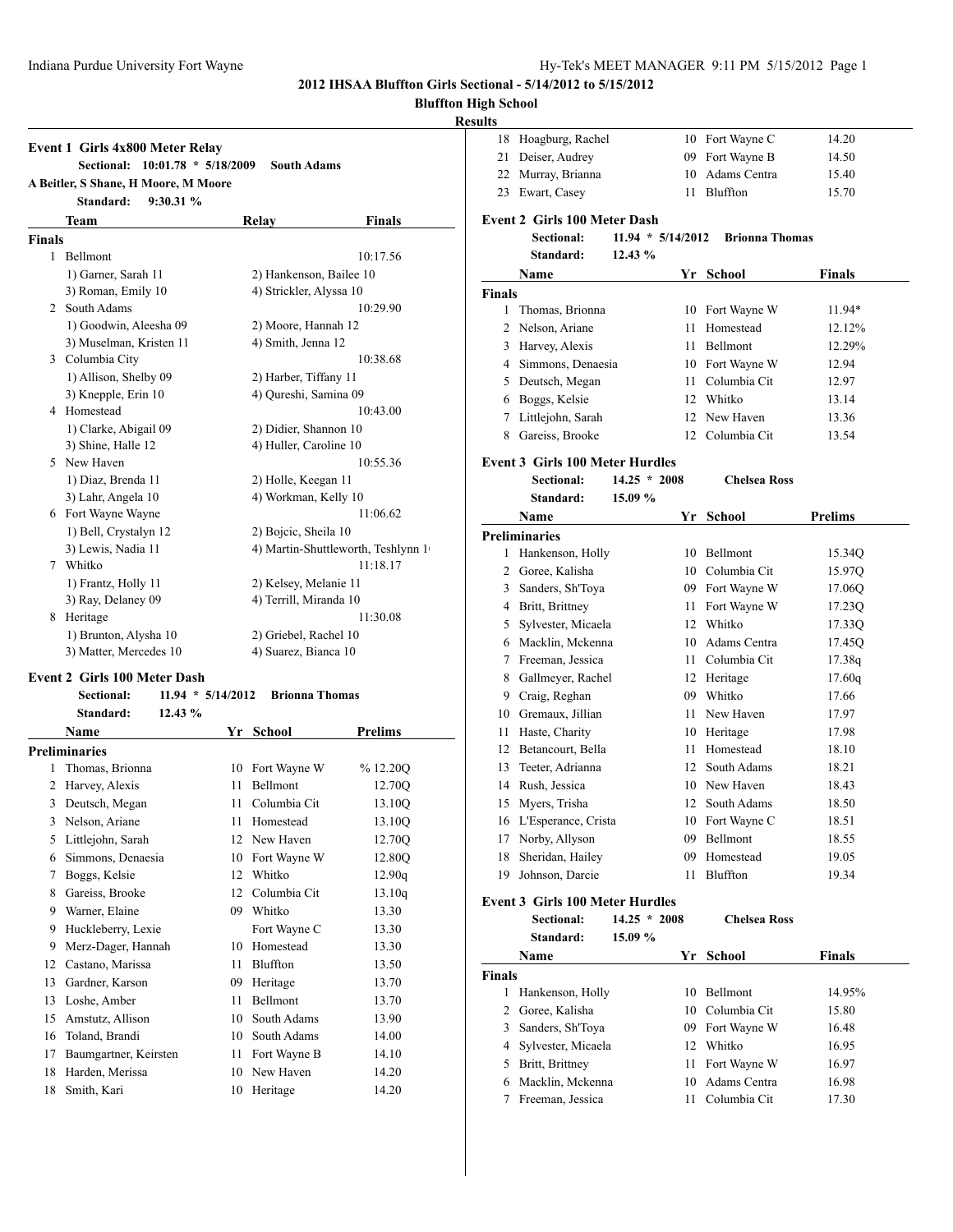# Indiana Purdue University Fort Wayne **Hy-Tek's MEET MANAGER** 9:11 PM 5/15/2012 Page 2

**2012 IHSAA Bluffton Girls Sectional - 5/14/2012 to 5/15/2012**

| Bluffton High School |  |
|----------------------|--|
|                      |  |

### **Results**

|               | Finals  (Event 3 Girls 100 Meter Hurdles)<br>Name        |                     |      | Yr School              | Finals        |
|---------------|----------------------------------------------------------|---------------------|------|------------------------|---------------|
|               | 8 Gallmeyer, Rachel                                      |                     |      | 12 Heritage            | 17.80         |
|               | <b>Event 4 Girls 200 Meter Dash</b>                      |                     |      |                        |               |
|               | Sectional:                                               | $24.66 * 5/14/2012$ |      | <b>Brionna Thomas</b>  |               |
|               | Standard:                                                | 25.53%              |      |                        |               |
|               | Name                                                     |                     |      | Yr School              | Prelims       |
|               | <b>Preliminaries</b>                                     |                     |      |                        |               |
| 1             | Thomas, Brionna                                          |                     |      | 10 Fort Wayne W        | 26.41Q        |
|               | 2 Nelson, Ariane                                         |                     | 11 - | Homestead              | 27.21Q        |
|               | 3 Harvey, Alexis                                         |                     |      | 11 Bellmont            | 27.38Q        |
|               | 4 Simmons, Denaesia                                      |                     |      | 10 Fort Wayne W        | 27.52Q        |
|               | 5 Sparks, Josie                                          |                     |      | 11 Whitko              | 27.59Q        |
|               | 6 Huckleberry, Lexie                                     |                     |      | Fort Wayne C           | 27.78Q        |
|               | 7 Case, Briona                                           |                     |      | 10 Adams Centra        | 28.13q        |
|               | 8 Gareiss, Brooke                                        |                     |      | 12 Columbia Cit        | 28.16q        |
|               | 9 Martin, Amani                                          |                     |      | 10 Homestead           | 28.26         |
|               | 10 Hoffman, Lauren                                       |                     |      | 10 Heritage            | 28.75         |
|               | 11 Current, Kori                                         |                     |      | 12 Fort Wayne B        | 28.83         |
|               | 12 Adams, Brittany                                       |                     |      | 10 New Haven           | 28.94         |
|               | 13 Miles, Emilia                                         |                     |      | 09 Fort Wayne B        | 29.17         |
|               | 14 Boggs, Kelsie                                         |                     |      | 12 Whitko              | 29.22         |
|               | 15 Burkholder, Melissa                                   |                     |      | 10 Columbia Cit        | 29.43         |
|               | 16 Collins, Amber                                        |                     |      | 10 New Haven           | 29.65         |
|               | 17 Haines, Kara                                          |                     |      | 12 South Adams         | 29.68         |
|               | 18 Castano, Marissa                                      |                     |      | 11 Bluffton            | 29.74         |
|               | 19 Amstutz, Allison                                      |                     |      | 10 South Adams         | 29.96         |
|               | 20 Williams, Jada                                        |                     |      | 09 Heritage            | 30.34         |
|               | 21 Loshe, Amber                                          |                     | 11 - | Bellmont               | 30.43         |
|               | 22 Steffen, Morgan                                       |                     |      | 10 Bluffton            | 31.33         |
|               |                                                          |                     |      |                        |               |
|               | <b>Event 4 Girls 200 Meter Dash</b><br><b>Sectional:</b> | $24.66 * 5/14/2012$ |      | <b>Brionna Thomas</b>  |               |
|               | Standard:                                                | 25.53 %             |      |                        |               |
|               | Name                                                     |                     |      | Yr School              |               |
| <b>Finals</b> |                                                          |                     |      |                        | Finals        |
| 1             | Thomas, Brionna                                          |                     |      | 10 Fort Wayne W        | 24.66*        |
| 2             | Harvey, Alexis                                           |                     | 11   | Bellmont               | 24.92%        |
|               | 3 Nelson, Ariane                                         |                     |      | 11 Homestead           | 25.63         |
|               | 4 Simmons, Denaesia                                      |                     |      | 10 Fort Wayne W        | 27.14         |
|               | 5 Case, Briona                                           |                     |      | 10 Adams Centra        | 27.64         |
|               | 6 Huckleberry, Lexie                                     |                     |      | Fort Wayne C           | 27.69         |
| 7             | Sparks, Josie                                            |                     | 11   | Whitko                 | 28.14         |
| 8             | Gareiss, Brooke                                          |                     | 12   | Columbia Cit           | 28.41         |
|               |                                                          |                     |      |                        |               |
|               | Event 5 Girls 1600 Meter Run                             |                     |      |                        |               |
|               | Sectional:                                               | $5:09.20 * 1999$    |      | <b>Allyson Hammond</b> |               |
|               | Standard:                                                | 5:06.68 %           |      |                        |               |
|               | Name                                                     |                     |      | Yr School              | <b>Finals</b> |
| <b>Finals</b> |                                                          |                     |      |                        |               |
| 1             | Roush, Samantha                                          |                     |      | 10 Columbia Cit        | 5:18.09       |
| 2             | Jordan, Mariah                                           |                     | 11   | Homestead              | 5:32.59       |
| 3             | Havert, Haley                                            |                     | 12   | Homestead              | 5:37.11       |

4 Faron, Jessie Fort Wayne C 5:39.42 5 Schafer, Robin 11 Fort Wayne B 5:43.37

| 6             | Smith, Jenna                                         | 12           | South Adams              | 5:54.15       |
|---------------|------------------------------------------------------|--------------|--------------------------|---------------|
| 7             | Allison, Shelby                                      |              | 09 Columbia Cit          | 5:57.03       |
| 8             | Griebel, Katie                                       |              | 12 Fort Wayne B          | 6:05.58       |
| 9             | Brunton, Alysha                                      |              | 10 Heritage              | 6:12.00       |
|               | 10 Isch, Kayla                                       |              | 10 Adams Centra          | 6:15.00       |
| 11            | Kelsey, Melanie                                      | 11           | Whitko                   | 6:17.00       |
|               | 12 Prichard, Karly                                   |              | 10 Adams Centra          | 6:30.00       |
|               | 13 Noonan, Amanda                                    |              | 12 Bellmont              | 6:35.00       |
|               | 14 Hartman, Madison                                  |              | 12 Fort Wayne C          | 6:36.00       |
|               | 15 Bruggeman, Ashlan                                 |              | 09 Bluffton              | 7:01.00       |
| 16            | Bushroe, Taylor                                      | 10           | Fort Wayne W             | 8:03.00       |
|               | Event 6 Girls 4x100 Meter Relay<br><b>Sectional:</b> | 47.91 * 1995 | Harding                  |               |
|               | Harper, Harris, Jackson, McCarter                    |              |                          |               |
|               | Standard:                                            | 48.75 %      |                          |               |
|               | Team                                                 |              | Relay                    | Finals        |
| <b>Finals</b> |                                                      |              |                          |               |
| 1             | Fort Wayne Wayne                                     |              |                          | 49.66         |
|               | 1) Britt, Brittney 11                                |              | 2) Long, Wanda 12        |               |
|               | 3) Simmons, Denaesia 10                              |              | 4) Thomas, Brionna 10    |               |
| 2             | Homestead                                            |              |                          | 51.29         |
|               | 1) Martin, Amani 10                                  |              | 2) Schneider, Nicole 11  |               |
|               | 3) Nelson, Ariane 11                                 |              | 4) Merz-Dager, Hannah 10 |               |
|               | 3 New Haven                                          |              |                          | 52.41         |
|               | 1) Adams, Brittany 10                                |              | 2) Collins, Amber 10     |               |
|               | 3) Cox, Jessica 12                                   |              | 4) Littlejohn, Sarah 12  |               |
|               | 4 Whitko                                             |              |                          | 52.88         |
|               | 1) Boggs, Kelsie 12                                  |              | 2) Craig, Cagney 11      |               |
|               | 3) Klerner, Sammy 12                                 |              | 4) Sylvester, Micaela 12 |               |
|               | 5 Columbia City                                      |              |                          | 53.68         |
|               | 1) Gareiss, Brooke 12                                |              | 2) Hearld, Carlee 11     |               |
|               | 3) Miller, Kailyn 09                                 |              | 4) Rentschler, Baily 09  |               |
|               | 6 Fort Wayne Canterbury                              |              |                          | 53.70         |
|               | 1) Fincher, Kindell 10                               |              | 2) Hoagburg, Rachel 10   |               |
|               | 3) Huckleberry, Lexie                                |              | 4) Kolar, Lexie 11       |               |
| 7             | Adams Central                                        |              |                          | 54.28         |
|               | 1) Case, Briona 10                                   |              | 2) Murray, Brianna 10    |               |
|               | 3) Bluhm, Erica 10                                   |              | 4) Macklin, Mckenna 10   |               |
| 8             | South Adams                                          |              |                          | 56.70         |
|               | 1) Amstutz, Allison 10                               |              | 2) Lehman, Kelli 09      |               |
|               | 3) Myers, Trisha 12                                  |              | 4) Toland, Brandi 10     |               |
|               | 9 Heritage                                           |              |                          | 56.73         |
|               | 1) Books, Sabrina 10                                 |              | 2) Gardner, Karson 09    |               |
|               | 3) Griebel, Amy 09                                   |              | 4) Winn, Kiersten 10     |               |
| ---           | Bellmont                                             |              |                          | DNF           |
|               | 1) Hankenson, Holly 10                               |              | 2) Harvey, Alexis 11     |               |
|               | 3) Loshe, Amber 11                                   |              | 4) Norby, Allyson 09     |               |
|               | <b>Event 7 Girls 400 Meter Dash</b>                  |              |                          |               |
|               | Sectional:                                           | 58.38 * 1998 | Rholonda Ash             |               |
|               | Standard:                                            | 57.67 %      |                          |               |
|               | Name                                                 |              | Yr School                | <b>Finals</b> |
| Finals        |                                                      |              |                          |               |
| 1             | Moore, Imani                                         | 12           | Fort Wayne W             | 59.69         |
| 2             | Hankenson, Bailee                                    |              | 10 Bellmont              | 60.06         |
|               |                                                      |              |                          |               |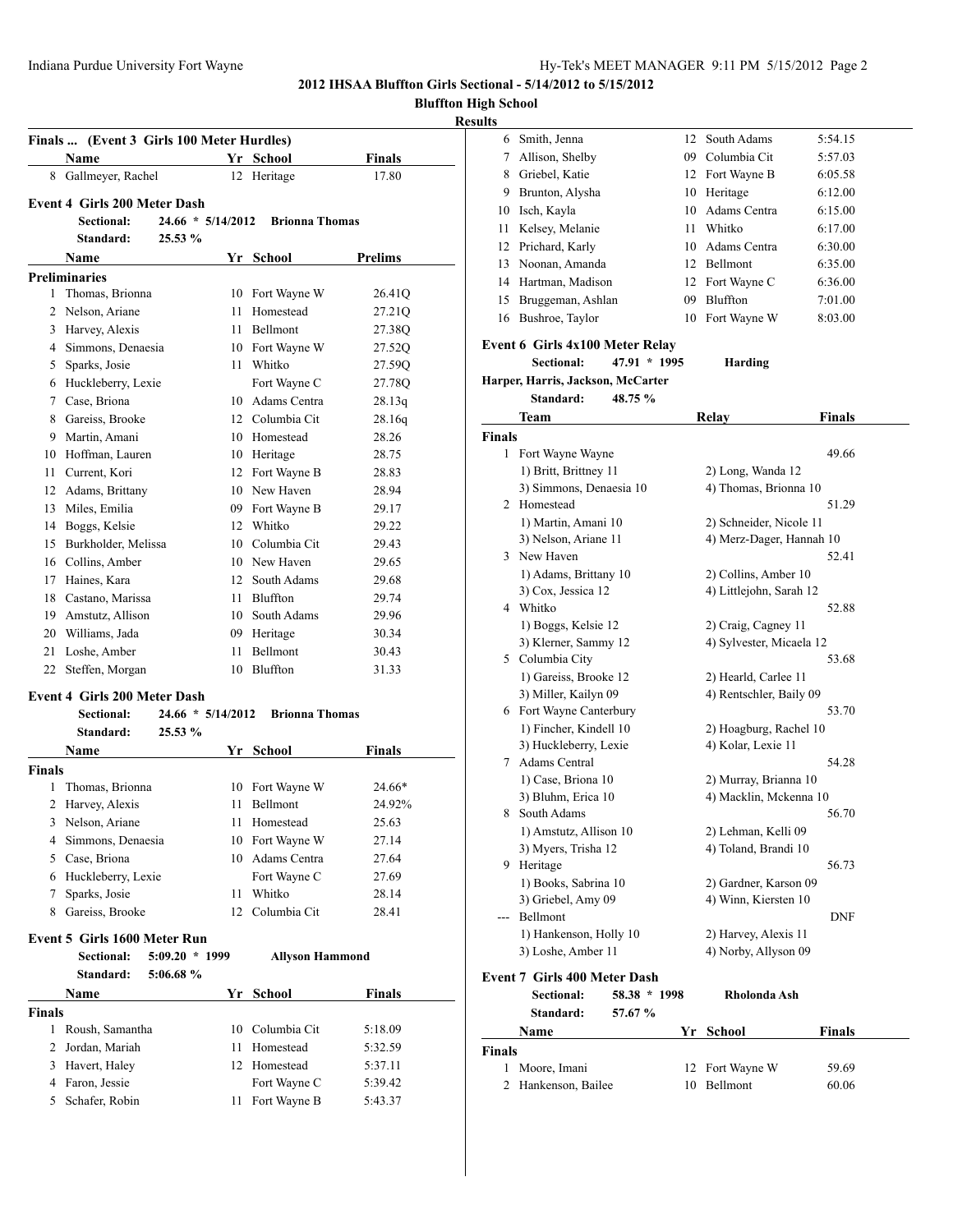#### Indiana Purdue University Fort Wayne **Hy-Tek's MEET MANAGER** 9:11 PM 5/15/2012 Page 3

**2012 IHSAA Bluffton Girls Sectional - 5/14/2012 to 5/15/2012**

**Bluffton High School**

# **Results**

| Finals  (Event 7 Girls 400 Meter Dash) |                               |    |              |               |  |
|----------------------------------------|-------------------------------|----|--------------|---------------|--|
|                                        | Name                          |    | Yr School    | <b>Finals</b> |  |
| 3                                      | Deutsch, Megan                | 11 | Columbia Cit | 60.68         |  |
| 4                                      | Sparks, Josie                 | 11 | Whitko       | 60.79         |  |
| 5                                      | Faurote, Ashley               | 12 | Adams Centra | 62.38         |  |
| 6                                      | Elser, Kim                    | 12 | Homestead    | 63.73         |  |
| 7                                      | Hoffman, Lauren               | 10 | Heritage     | 64.59         |  |
| 8                                      | Kloster, Madison              | 11 | Homestead    | 64.85         |  |
| 9                                      | Martin-Shuttleworth, Teshlyni | 10 | Fort Wayne W | 65.10         |  |
| 10                                     | Qureshi, Samina               | 09 | Columbia Cit | 65.99         |  |
| 11                                     | Kage, Megan                   | 09 | New Haven    | 67.00         |  |
| 12                                     | Harvey, Summer                | 10 | Adams Centra | 67.05         |  |
| 13                                     | Haines, Kara                  | 12 | South Adams  | 67.96         |  |
| 14                                     | Castano, Marissa              | 11 | Bluffton     | 68.50         |  |
| 15                                     | Moore, Chelsea                | 10 | South Adams  | 69.32         |  |
| 16                                     | Zay, Corrine                  | 09 | Fort Wayne B | 69.83         |  |
| 17                                     | Deiser, Audrey                | 09 | Fort Wayne B | 71.15         |  |
| 18                                     | Loshe, Nicole                 | 10 | New Haven    | 71.46         |  |
| 19                                     | Hedrick, Jessica              | 09 | Bellmont     | 1:21.48       |  |

**Sectional: 45.18 \* 2005 Taylor Sefranka**

#### **Event 8 Girls 300 Meter Hurdles**

| Sectional: | $45.18 * 2005$ |
|------------|----------------|
| Standard:  | 45.63 $%$      |

|               | <b>Name</b>         | Yr | School       | <b>Finals</b> |
|---------------|---------------------|----|--------------|---------------|
| <b>Finals</b> |                     |    |              |               |
| 1             | Hankenson, Holly    | 10 | Bellmont     | 45.66         |
| 2             | Long, Wanda         | 12 | Fort Wayne W | 47.62         |
| 3             | Britt, Brittney     | 11 | Fort Wayne W | 48.47         |
| 4             | Books, Sabrina      | 10 | Heritage     | 48.65         |
| 5             | Freeman, Jessica    | 11 | Columbia Cit | 49.38         |
| 6             | Current, Kori       | 12 | Fort Wayne B | 50.20         |
| 7             | Goree, Kalisha      | 10 | Columbia Cit | 50.30         |
| 8             | L'Esperance, Crista | 10 | Fort Wayne C | 50.75         |
| 9             | Sylvester, Micaela  | 12 | Whitko       | 51.21         |
| 10            | Norby, Allyson      | 09 | Bellmont     | 51.90         |
| 11            | Bluhm, Erica        | 10 | Adams Centra | 52.09         |
| 12            | Haste, Charity      | 10 | Heritage     | 52.92         |
| 13            | Gremaux, Jillian    | 11 | New Haven    | 53.63         |
| 14            | Myers, Trisha       | 12 | South Adams  | 53.78         |
| 15            | Craig, Reghan       | 09 | Whitko       | 53.88         |
| 16            | Toland, Brandi      | 10 | South Adams  | 54.17         |
| 17            | Reuille, Danni      | 11 | Homestead    | 54.59         |
| 18            | Miles, Emilia       | 09 | Fort Wayne B | 54.80         |
| 19            | Sheridan, Hailey    | 09 | Homestead    | 55.19         |
| 20            | Rush, Jessica       | 10 | New Haven    | 55.37         |
| 21            | Johnson, Darcie     | 11 | Bluffton     | 55.39         |

#### **Event 9 Girls 800 Meter Run**

|        | <b>Sectional:</b><br>Standard: | $2:17.93 * 5/17/2011$<br>2:17.38% |    | Tvreca Jackson  |               |
|--------|--------------------------------|-----------------------------------|----|-----------------|---------------|
|        | <b>Name</b>                    |                                   |    | Yr School       | <b>Finals</b> |
| Finals |                                |                                   |    |                 |               |
|        | Roush, Samantha                |                                   |    | 10 Columbia Cit | 2:24.25       |
|        | 2 Knepple, Erin                |                                   |    | 10 Columbia Cit | 2:27.06       |
| 3      | Muselman, Kristen              |                                   | 11 | South Adams     | 2:31.63       |
|        | 4 Havert, Haley                |                                   |    | 12 Homestead    | 2:32.41       |
|        |                                |                                   |    |                 |               |

| 5. | Didier, Shannon   | 10 | Homestead       | 2:32.93 |
|----|-------------------|----|-----------------|---------|
| 6  | Bell, Crystalyn   | 12 | Fort Wayne W    | 2:33.63 |
| 7  | Joseph, Sophia    |    | Fort Wayne C    | 2:36.25 |
| 8  | Strickler, Alyssa | 10 | <b>Bellmont</b> | 2:36.36 |
| 9  | Dunn, Jessica     | 12 | Adams Centra    | 2:36.87 |
| 10 | Frantz, Holly     | 11 | Whitko          | 2:39.13 |
| 11 | Holle, Keegan     | 11 | New Haven       | 2:40.39 |
| 12 | Goodwin, Aleesha  | 09 | South Adams     | 2:42.09 |
| 13 | Roman, Emily      | 10 | Bellmont        | 2:43.51 |
| 14 | Lewis, Nadia      | 11 | Fort Wayne W    | 2:44.46 |
| 15 | Workman, Kelly    | 10 | New Haven       | 2:44.91 |
| 16 | Suarez, Bianca    | 10 | Heritage        | 2:45.01 |
| 17 | Zay, Corrine      | 09 | Fort Wayne B    | 2:48.05 |
| 18 | Spangler, Leah    | 12 | Adams Centra    | 2:49.40 |
| 19 | Griebel, Katie    | 12 | Fort Wayne B    | 2:54.66 |
| 20 | Brunton, Alysha   | 10 | Heritage        | 3:01.10 |
| 21 | Kenesey, Lily     |    | Fort Wayne C    | 3:02.68 |
| 22 | Bruggeman, Ashlan | 09 | Bluffton        | 3:12.52 |
| 23 | Baublet, Kayelynn | 10 | Bluffton        | 3:21.07 |
|    |                   |    |                 |         |

# **Event 10 Girls 3200 Meter Run**

**Sectional: 11:18.30 \* 1998 Susan Barth Standard: 11:20.71 %**

|        | Name             | Yr | <b>School</b> | Finals   |
|--------|------------------|----|---------------|----------|
| Finals |                  |    |               |          |
| 1      | Moore, Hannah    | 12 | South Adams   | 12:11.83 |
| 2      | Jordan, Mariah   | 11 | Homestead     | 12:20.55 |
| 3      | Busch, Taylor    | 10 | Homestead     | 12:29.39 |
| 4      | Garner, Sarah    | 11 | Bellmont      | 12:30.41 |
| 5      | Diaz, Brenda     | 11 | New Haven     | 12:41.59 |
| 6      | Werstler, Brooke | 10 | Columbia Cit  | 12:56.60 |
| 7      | Shively, Kristen | 09 | Columbia Cit  | 13:02.18 |
| 8      | Schafer, Robin   | 11 | Fort Wayne B  | 13:04.15 |
| 9      | Griebel, Rachel  | 10 | Heritage      | 13:09.05 |
| 10     | Kelsey, Michelle | 09 | Whitko        | 13:12.29 |
| 11     | Smith, Jenna     | 12 | South Adams   | 13:39.16 |
| 12     | Isch, Kayla      | 10 | Adams Centra  | 14:29.43 |
| 13     | Smith, Abby      | 09 | Whitko        | 15:22.18 |
| 14     | Bojcic, Sheila   | 10 | Fort Wayne W  | 16:34.97 |

#### **Event 11 Girls 4x400 Meter Relay**

**Sectional: 3:59.97 \* 5/14/2012 Bellmont**

**H Hankenson, B Hankenson, A Harvey, A Norby**

**Standard: 3:58.82 %**

|               | Team                   | Relav                   | <b>Finals</b>                      |
|---------------|------------------------|-------------------------|------------------------------------|
| <b>Finals</b> |                        |                         |                                    |
|               | <b>Bellmont</b>        |                         | $3:59.97*$                         |
|               | 1) Hankenson, Holly 10 | 2) Hankenson, Bailee 10 |                                    |
|               | 3) Harvey, Alexis 11   | 4) Norby, Allyson 09    |                                    |
|               | 2 Fort Wayne Wayne     |                         | 4:03.53                            |
|               | 1) Long, Wanda 12      |                         | 2) Martin-Shuttleworth, Teshlynn 1 |
|               | 3) Thomas, Brionna 10  | 4) Moore, Imani 12      |                                    |
| 3             | Columbia City          |                         | 4:10.40                            |
|               | 1) Hearld, Carlee 11   | 2) Deutsch, Megan 11    |                                    |
|               | 3) Freeman, Jessica 11 | 4) Roush, Samantha 10   |                                    |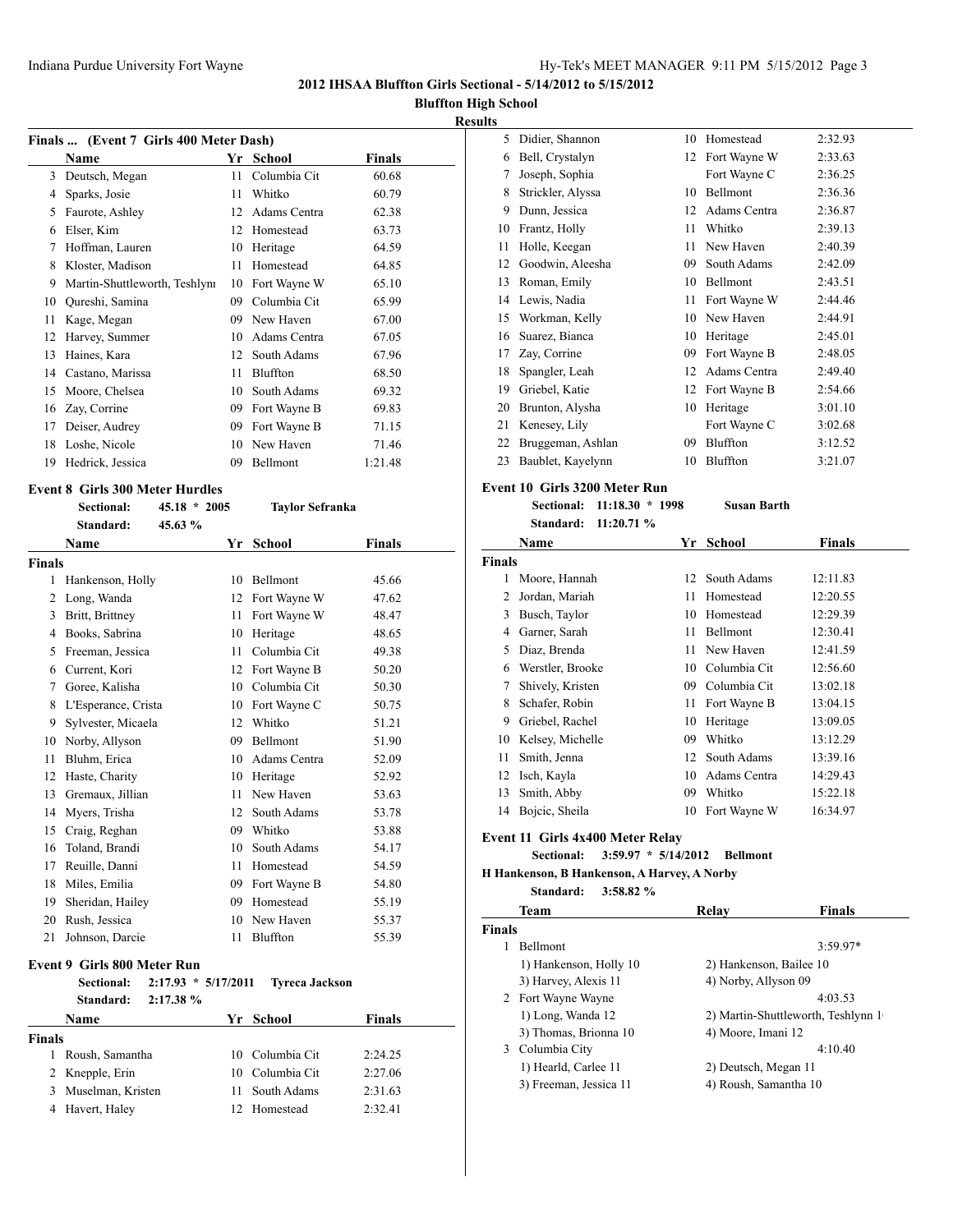| Hy-Tek's MEET MANAGER 9:11 PM 5/15/2012 Page 4 |  |  |  |
|------------------------------------------------|--|--|--|
|------------------------------------------------|--|--|--|

**2012 IHSAA Bluffton Girls Sectional - 5/14/2012 to 5/15/2012**

# **Bluffton High School**

### **Results**

| Team<br>4 Adams Central         | <b>Relay</b>              | <b>Finals</b> |
|---------------------------------|---------------------------|---------------|
|                                 |                           |               |
|                                 |                           | 4:15.66       |
| 1) Faurote, Ashley 12           | 2) Harvey, Summer 10      |               |
| 3) Bluhm, Erica 10              | 4) Macklin, Mckenna 10    |               |
| 5 Whitko                        |                           | 4:22.58       |
| 1) Frantz, Holly 11             | 2) Sparks, Josie 11       |               |
| 3) Sylvester, Micaela 12        | 4) Terrill, Miranda 10    |               |
| 6 Homestead                     |                           | 4:24.36       |
| 1) Elser, Kim 12                | 2) Kelley, Jessica 10     |               |
| 3) Nadeem, Shazana 10           | 4) Kloster, Madison 11    |               |
| 7 Fort Wayne Canterbury         |                           | 4:29.96       |
| 1) Collins, Angella 10          | 2) Czartoski, Alyssa 11   |               |
| 3) Eckert, Chandler 11          | 4) L'Esperance, Crista 10 |               |
| 8 New Haven                     |                           | 4:30.03       |
| 1) Gustin, Kirsten 09           | 2) Holle, Keegan 11       |               |
| 3) Kage, Megan 09               | 4) Lahr, Angela 10        |               |
| 9 Heritage                      |                           | 4:31.59       |
| 1) Books, Sabrina 10            | 2) Hoffman, Lauren 10     |               |
| 3) Klingensmith, Kassidy 11     | 4) Suarez, Bianca 10      |               |
| 10 South Adams                  |                           | 4:37.64       |
| 1) Amstutz, Allison 10          | 2) Haines, Kara 12        |               |
| 3) Moore, Chelsea 10            | 4) Muselman, Kristen 11   |               |
| 11 Fort Wayne B                 |                           | 4:49.33       |
| 1) Current, Kori 12             | 2) Griebel, Katie 12      |               |
| 3) Deiser, Audrey 09            | 4) Zay, Corrine 09        |               |
| 12 Bluffton                     |                           | 5:07.58       |
| 1) Baublet, Kayelynn 10         | 2) Bruggeman, Ashlan 09   |               |
| 3) Castano, Marissa 11          | 4) Johnson, Darcie 11     |               |
| <b>Event 12 Girls Long Jump</b> |                           |               |
|                                 |                           |               |

| Sectional: | $19-02 * 5/14/2012$  | <b>Ariane Nels</b> |
|------------|----------------------|--------------------|
|            | Standard: 17-03.25 % |                    |

|    | Name                  | Yr | School       | <b>Prelims</b> |  |  |  |
|----|-----------------------|----|--------------|----------------|--|--|--|
|    | Preliminaries         |    |              |                |  |  |  |
| 1  | Nelson, Ariane        | 11 | Homestead    | $% 19-01.00q$  |  |  |  |
| 2  | Goree, Kalisha        | 10 | Columbia Cit | $17-03.00q$    |  |  |  |
| 3  | Martin, Amani         | 10 | Homestead    | 16-06.75q      |  |  |  |
| 4  | Long, Wanda           | 12 | Fort Wayne W | $16-04.00q$    |  |  |  |
| 5  | Case, Briona          | 10 | Adams Centra | $15-08.00q$    |  |  |  |
| 6  | Zwick, Taylor         | 10 | Whitko       | 15-04.00g      |  |  |  |
| 7  | Teeter, Adrianna      | 12 | South Adams  | $15-03.50q$    |  |  |  |
| 8  | Johnson, Darcie       | 11 | Bluffton     | 14-07.00g      |  |  |  |
| 9  | Winn, Kiersten        | 10 | Heritage     | $14 - 06.00q$  |  |  |  |
| 10 | Hoagburg, Rachel      | 10 | Fort Wayne C | 14-03.50       |  |  |  |
| 11 | Atkins, Abigail       | 09 | Columbia Cit | 14-01.00       |  |  |  |
| 12 | Griffin, Demetria     | 09 | Fort Wayne W | 13-09.00       |  |  |  |
| 13 | Deiser, Audrey        | 09 | Fort Wayne B | 13-08.00       |  |  |  |
| 14 | Lehman, Kelli         | 09 | South Adams  | 13-06.00       |  |  |  |
| 15 | Klingensmith, Kassidy | 11 | Heritage     | 13-01.00       |  |  |  |
| 16 | Zay, Corrine          | 09 | Fort Wayne B | 13-00.50       |  |  |  |
| 17 | Smith, Hannah         | 09 | New Haven    | 12-05.00       |  |  |  |
|    | Craig, Reghan         | 09 | Whitko       | X15-05.00      |  |  |  |
|    |                       |    |              |                |  |  |  |

|                | <b>Event 12 Girls Long Jump</b>    |                  |                 |                                 |                |
|----------------|------------------------------------|------------------|-----------------|---------------------------------|----------------|
|                | <b>Sectional:</b>                  |                  |                 | 19-02 * 5/14/2012 Ariane Nelson |                |
|                | Standard:                          | $17-03.25 \%$    |                 |                                 |                |
|                | <b>Name</b>                        |                  |                 | Yr School                       | <b>Finals</b>  |
| <b>Finals</b>  |                                    |                  |                 |                                 |                |
|                | 1 Nelson, Ariane                   |                  | 11              | Homestead                       | 19-02.00*      |
|                | 2 Goree, Kalisha                   |                  | 10              | Columbia Cit                    | 17-05.00%      |
|                | 3 Martin, Amani                    |                  | 10              | Homestead                       | 16-11.00       |
|                | 4 Johnson, Darcie                  |                  | 11.             | Bluffton                        | 16-08.00       |
|                | 5 Case, Briona                     |                  | 10.             | Adams Centra                    | 16-06.50       |
|                | 6 Long, Wanda                      |                  | 12              | Fort Wayne W                    | 16-06.00       |
|                | 7 Craig, Reghan                    |                  | 09.             | Whitko                          | 15-11.00       |
|                | 8 Zwick, Taylor                    |                  | 10              | Whitko                          | 15-09.00       |
|                | 9 Teeter, Adrianna                 |                  | 12              | South Adams                     | 15-04.00       |
|                | Event 13 Girls High Jump           |                  |                 |                                 |                |
|                | <b>Sectional:</b>                  | $5-11.25 * 2001$ |                 | <b>Emily Loomis</b>             |                |
|                | Standard:                          | $5-04.25 \%$     |                 |                                 |                |
|                | Name                               |                  |                 | Yr School                       | Finals         |
| Finals         |                                    |                  |                 |                                 |                |
|                | 1 Hearld, Carlee                   |                  | 11              | Columbia Cit                    | 5-04.00        |
|                | 2 Hankenson, Bailee                |                  | 10              | Bellmont                        | 5-01.00        |
|                | 3 Current, Kori                    |                  | 12              | Fort Wayne B                    | 5-01.00        |
|                | 4 Harvey, Summer                   |                  | 10.             | Adams Centra                    | 5-00.00        |
|                | 5 Goree, Kalisha                   |                  |                 | 10 Columbia Cit                 | 5-00.00        |
|                | 6 Terrill, Miranda                 |                  |                 | 10 Whitko                       | 4-10.00        |
|                | 7 Moore, Imani                     |                  |                 | 12 Fort Wayne W                 | 4-10.00        |
|                | 8 Steffen, Morgan                  |                  |                 | 10 Bluffton                     | 4-08.00        |
|                | 8 Fincher, Kindell                 |                  |                 | 10 Fort Wayne C                 | 4-08.00        |
|                | 10 Winn, Kiersten                  |                  |                 | 10 Heritage                     | 4-08.00        |
| 11.            | Myers, Trisha                      |                  |                 | 12 South Adams                  | 4-08.00        |
|                | 12 Crowell, Tabitha                |                  |                 | 10 Fort Wayne C                 | 4-06.00        |
|                | 13 Lahr, Angela                    |                  |                 | 10 New Haven                    | 4-06.00        |
|                | --- Loshe, Nicole                  |                  |                 | 10 New Haven                    | NH             |
|                | --- Zuber, Sydne                   |                  | 09.             | South Adams                     | NH             |
|                | --- Peters, Hannah                 |                  |                 | 10 Homestead                    | NH             |
|                | --- Chapman, Quonisha              |                  |                 | 12 Fort Wayne W                 | NH             |
|                | --- Miles, Emilia                  |                  | 09              | Fort Wayne B                    | NН             |
| ---            | Scholl, Madeline                   |                  | 10              | Homestead                       | NΗ             |
|                | <b>Event 14 Girls Discus Throw</b> |                  |                 |                                 |                |
|                | <b>Sectional:</b>                  | $129-06 * 2005$  |                 | <b>Heather Roush</b>            |                |
|                | Standard:                          | $127-06$ %       |                 |                                 |                |
|                | <b>Name</b>                        |                  |                 | Yr School                       | <b>Prelims</b> |
|                | <b>Preliminaries</b>               |                  |                 |                                 |                |
| $\mathbf{1}$   | Braun, Miranda                     |                  | 11.             | New Haven                       | 116-05g        |
| $\overline{2}$ | Schneider, Nicole                  |                  | 11              | Homestead                       | $114 - 00q$    |
|                | 3 Whitehead, Brianna               |                  | 11              | Columbia Cit                    | $101 - 03q$    |
|                | 4 Mitchel, Hannah                  |                  | 11 -            | South Adams                     | $99-10q$       |
|                | 5 Mitchel, Leah                    |                  | 11 -            | South Adams                     | $93 - 10q$     |
|                | 6 Osheskie, Emily                  |                  | 12 <sup>2</sup> | Bellmont                        | 89-07q         |
| $7^{\circ}$    | Buckhardt, Sondra                  |                  | 10              | Fort Wayne W                    | $88-03q$       |
|                | 8 Zwick, Taylor                    |                  | 10              | Whitko                          | $84 - 10q$     |
|                | 9 Perry, Brynn                     |                  | 11              | Columbia Cit                    | $84-07q$       |
|                | 10 Peppler, Karah                  |                  | 12 <sup>°</sup> | Fort Wayne W                    | 84-00          |